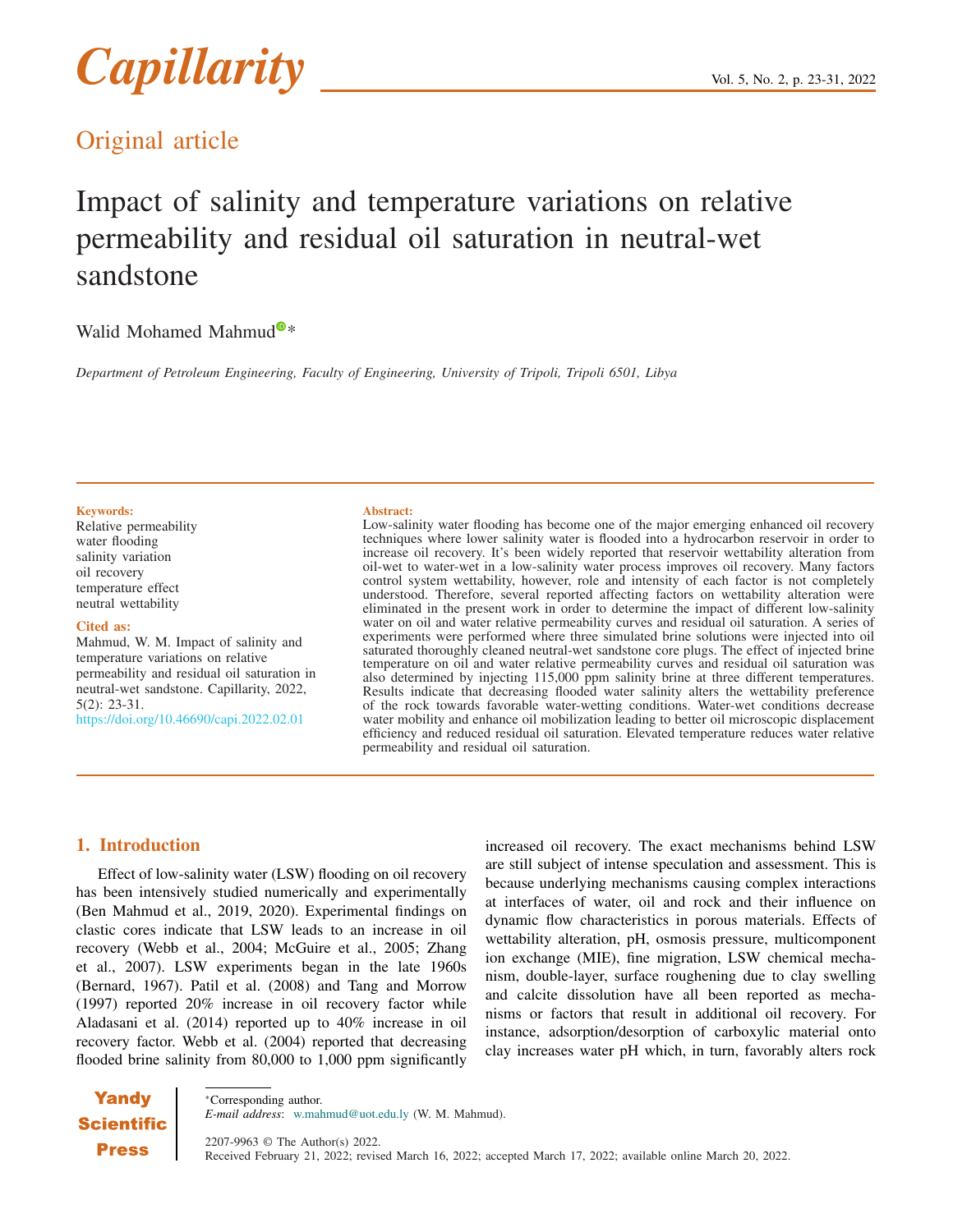wettability that results in additional oil recovery (Morrow et al., 1998; McGuire et al., 2005; Piñerez et al., 2016). Salinity of injected brine, pH and interaction between polar components that exists in crude oils and reservoir rock are also factors that may directly alter rock wettability (Tang and Morrow, 1997; Buckley et al., 1998). On the contrary, an increase in pH was shown to not directly lead to an increase in oil recovery (Lager et al., 2008a; Rezaeidoust et al., 2009). The increase in oil recovery during LSW is attributed to brine expansion because osmotic pressure increases (Tang and Morrow, 1999; Sandengen and Arntzen, 2013; Sandengen et al., 2016; Fredriksen et al., 2017). Fines migration due to LSW was also attributed to the increase in oil recovery (Bernard, 1967; Tang and Morrow, 1999; Skauge et al., 2008; Hadia et al., 2012). Fines migration mechanism induces water flux diversion leading to improved microscale sweep efficiency and reduced residual oil saturation (Al-Sarihi et al., 2018). On the contrary, fines migration did not contribute towards additional oil recovery (Shaker and Skauge, 2013; Amirian et al., 2017).

MIE was among the factors that led to an increase in oil recovery during LSW (Buckley et al., 1998; Lager et al., 2008b; Seccombe et al., 2008; Rezaeidoust et al., 2009; Mugele et al., 2016). Ligthelm et al. (2009) observed LSW increased the thickness of an ionic double layer separating oil and clay interfaces. Consequently, reduction in electrostatic repulsion force leading to wettability alteration and ultimately an increase in oil recovery. Increasing surface roughness during LSW was also shown to increase oil recovery due to clays swelling that alters favorably the rock wettability (Marhaendrajana et al., 2018). Polar molecules that exist in crude oil are first adsorbed by the rock altering its wettability to partly oil-wet. Additionally, during LSW oil is desorbed from the clay surfaces altering the rock wettability to waterwet from oil-wet (Seccombe et al., 2008). Calcite dissolution mechanism means dissolved particles transfer oil on its surface leading to additional oil recovery (Al-Saedi et al., 2020).

The current understanding is oil recovery by LSW is affected by the reservoir wetting condition (Rivet et al., 2010; Hadia et al., 2012; Shaker and Skauge, 2013; Ben Mahmud et al., 2019, 2020). For instance, altering a reservoir rock from oil to water wettability coincides with increase in oil relative permeability and oil recovery and reduction in residual oil saturation and water relative permeability. This preferable outcome has been shown experimentally to occur during LSW (Webb et al., 2004; Agbalaka, 2006; Rivet et al., 2010; Vledder et al., 2010; Morrow et al., 2011; Fjelde et al., 2012; Kulathu et al., 2013). On the hand and contrary to the current understanding, the ion exchange taking place at clay surface during LSW may in fact shift the wettability state of sandstone formation from water-wet to oil and mixed-wet states leading to a decrease in oil recovery (Sandengen et al., 2011; Fjelde et al., 2012). Strongly water-wet rock systems may only be slightly affected by LSW, as the rock system is already waterwet and cannot become more water-wet than it is (Sorbie and Collins, 2010).

Not many studies are concerned with LSW effect on oil and water relative permeability curves as the focus has mostly been on LSW effect on oil recovery. Experimental results on neutral-wet cores showed that LSW does not lead to an increase in oil recovery because the cores' wetting state is already favorable (Hadia et al., 2011). However, more LSW experimental results on neutral-wet systems suggest that neutral-wet systems are favorable over water-wet systems leading to the highest ultimate oil recovery (Ashraf et al., 2010; Alotaibi et al., 2011; Spildo et al., 2012). Chaabi et al. (2021) recently studied LSW at laboratory scale utilizing nonneutrally wet core plugs then numerically extracted relative permeability curves. In the present study several factors that have been observed to affect oil recovery while manipulating LSW, were isolated. Particular attention was given to events that influence varying LSW on oil recovery and water/oil relative permeability curves in neutral-wet sandstone. Thus, the main objective is to evaluate the definite effect of salinity increase/decrease on oil and water relative permeability curves and residual oil saturation on neutral-wet sandstone systems as previous studies on neutral-wet systems concluded conflicting observations on the residual oil saturation (Ashraf et al., 2010; Alotaibi et al., 2011; Hadia et al., 2011; Spildo et al., 2012). Three brine salinities of 65,000, 115,000 and 165,000 ppm were utilized. Other mechanisms that were reported to take place during LSW and discussed above were excluded. Fines migration role, for instance, was isolated by thoroughly cleaning the core plugs as shown in Samples Preparation and Cleaning section below. Core plugs were initially saturated with oil before LSW was conducted. The core plugs utilized were neutrally wet, therefore, the effect of capillary forces was eliminated, as the rock surface has no preferential wettability. The core plugs were also thoroughly cleaned by solvents to remove any clay and salt so that mechanisms such as fine migration and surface roughening due to clay swelling were eliminated.

Despite the fact that there are conflicting observations about temperature effects on fluids relative permeabilities, most studies conclude that temperature variation affects fluids relative permeability. Reservoir temperature was found to affect LSW as temperature may alter reservoir wettability and therefrom increase or decrease oil recovery (Ben Mahmud et al., 2020). The effect of temperature on LSW in sandstone rock has been studied (Zhang et al., 2007; Agbalaka et al., 2008; Patil et al., 2008; Rivet et al., 2010; Fjelde et al., 2012; Suijkerbuijk et al., 2013; Xie et al., 2017; Ben Mahmud et al., 2019). Temperature increase during LSW was found to favor wettability shift towards water-wet condition by altering water pH from originally acidic to alkaline conditions. Increasing temperature also enhanced ion exchange between brine and clay surface. Among the objectives of the present study is to also study the influence of temperature on oil recovery and oil and water relative permeability curves in neutralwet sandstone. Brine of 115,000 ppm salinity concentration was injected at temperatures of 77, 105 and 160 °F. Higher temperatures should have been considered to fully determine the effect of elevated temperature, however, due to utilized equipment limitation the highest temperature considered was 160 °F.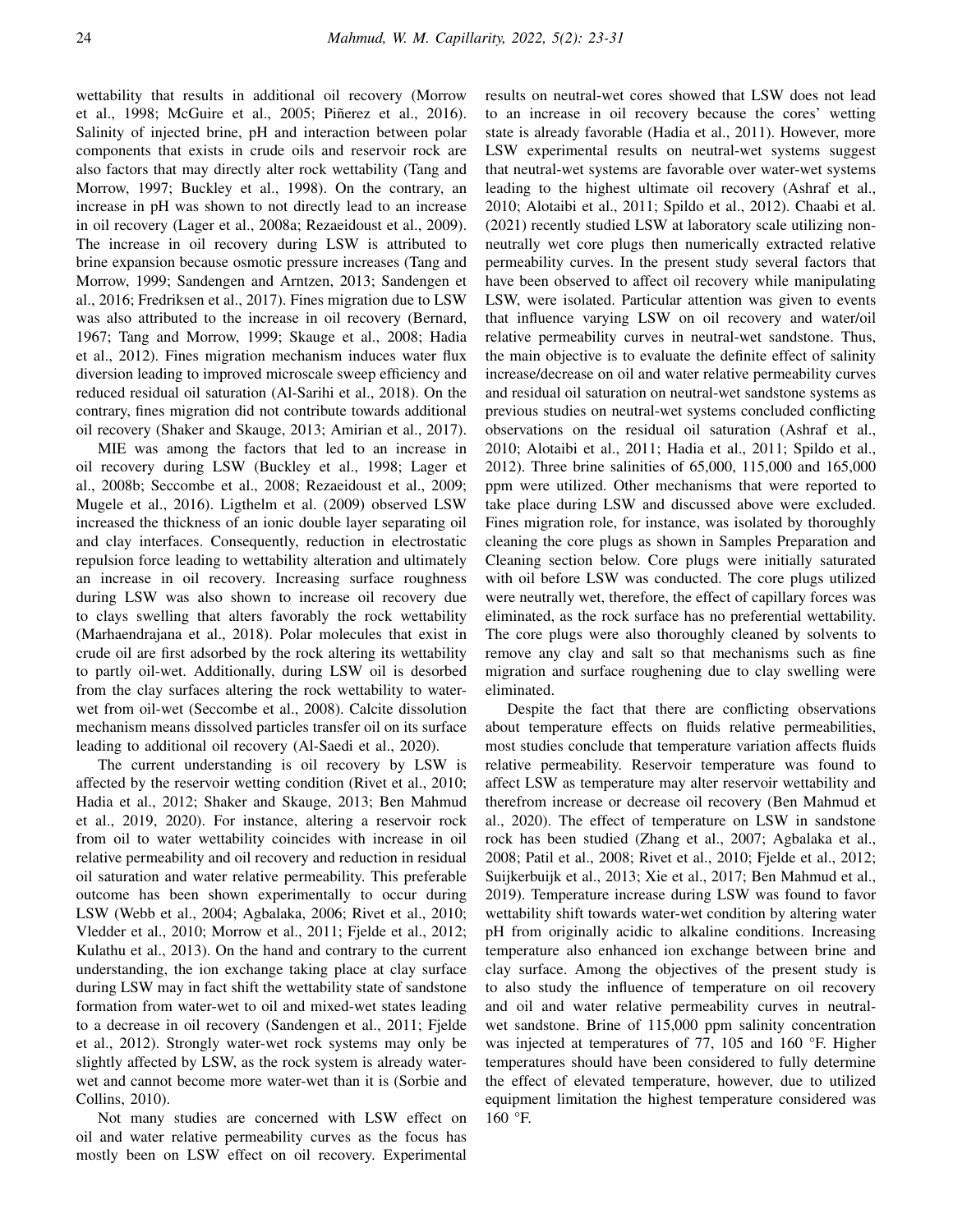Table 1. Dimensions, wettability and porosity of the core plugs.

<span id="page-2-0"></span>

| Core plug Porosity $(\%)$ I <sub>W</sub> |       | $I_O$ | $I_{A/H}$                       |      | Length (cm) Permeability (mD) |
|------------------------------------------|-------|-------|---------------------------------|------|-------------------------------|
| 11.80                                    |       |       | $0.111$ $0.155$ $-0.044$ $4.44$ |      | 2.10                          |
| 13.40                                    | 0.099 |       | $0.035$ $0.064$                 | 4.41 | 15.30                         |

#### 2. Experimental setup

#### 2.1 Samples preparation and cleaning

The utilized core plugs were extracted of hydrocarbons using toluene, leached of salt using methanol and oven dried at 176 °F. Silver nitrate solution was used to ensure the removal of salts existing in the pore spaces. The core plugs were subjected to extraction by toluene solvent after previously de-watered by distillation and refluxed in each extraction unit for at least twelve hours to remove any fluids in the core plugs. The core plugs were refluxed for a minimum of 24 hours. Upon removal from extraction apparatus, the core plugs were tested for fluorescence under ultraviolet light to check for hydrocarbon presence. The core plugs were subsequently transferred to a standard oven at 140 °F and dried. Then placed in individual soxhlets and cleaned with methanol to remove salts. The methanol in the soxhlet chamber was tested with silver nitrate solution to ensure that the salt derived from formation water had been removed from the core plugs. Finally the core plugs were returned to the oven and again dried to constant weight and subjected to porosity measurements using Helium Gas Expansion Porosimeter (model number LL285SP, manufacturer ErgoTech-UK). Porosity measurements are based on the principle of Boyle's Law. Permeability was measured by a Nitrogen Gas permeameter (model number 90145, manufacturer COREX Services-UK), taking into account Klinkenberg permeability correction.

#### 2.2 Wettability measurements

Amott method was considered for wettability measurements. Several samples were selected to perform wettability measurements for the purpose of selecting two most neutrally wet core plugs. The test procedure has the following four steps.

- 1) Initial oil drive: A hydrostatic core holder (model number 3020-081, manufacturer Core Lab-TEXAS-U.S.A) was used to individually measure the wettability of the fully saturated core plugs. An overburden pressure was applied then an injection of refined mineral oil commences at the top of the core plug and produced brine was monitored as an effluent. At constant flow and zero brine production, the irreducible water saturation was obtained.
- 2) Spontaneous (free) imbibition of brine: The oil saturated core plugs at their irreducible water saturation were then submerged in formation brine within Amott vessels. Volume of imbibed brine was then measured for a month versus time. The core plugs were monitored until the oil/water saturation profile was in equilibrium.
- 3) Brine drive: On achieving equilibrium, the core plugs were exposed to brine drive. The hydrostatic core holder

was again used to hold the core plugs individually at the overburden pressure. An injection of formation brine commenced at the top of the core plug and produced oil was monitored as an effluent. At constant flow and zero oil production, the residual oil saturation was obtained.

4) Spontaneous (free) imbibition of oil: The brine saturated core plugs at their residual oil saturation were then submerged in refined mineral oil within Amott vessels. Volume of imbibed oil was then measured for a month versus time. The core plugs were monitored until the oil/water saturation profile was in equilibrium. The core plugs were monitored until the oil/water saturation profile was in equilibrium.

The following equation is used to calculate the Amott/Harvey  $(I_{A/H})$  wettability index from the derived data:

$$
I_W = \frac{B_I}{T_{OR}}\tag{1}
$$

where  $I_W$  is the Amott/Harvey water wettability index;  $B_I$  is the imbibed brine;  $T_{OR}$  is the recovered total oil.

$$
I_O = \frac{O_I}{T_{BR}}\tag{2}
$$

where  $I_O$  is the Amott/Harvey oil wettability index;  $O_I$  is the imbibed oil;  $T_{BR}$  is the recovered total oil.

$$
I_{A/H} = I_W - I_O \tag{3}
$$

The  $I_{A/H}$  relative displacement index combines these indices: 1 for complete water-wet, −1 for complete oil wet and neutral-wet when  $-0.3 < I_{A/H} < 0.3$ .

Two most neutral core plugs were selected for the present study, with their  $I_{A/H}$  being  $-0.044$  and  $+0.064$  as shown in Table [1.](#page-2-0) Due to facilities' availability and time constraints, it was possible to conduct Special Core Analysis flow experiments at different salinities and temperatures for only two core plugs.

Several core plugs were tested for wettability preference but excluded because their wettability states were not as close to neural wettability as the two selected core plugs shown in Table [1.](#page-2-0)

#### 2.3 Relative permeability measurements

Before conducting relative permeability measurements, the clean and dry core plugs were subjected to different analysis to determine porosity and permeability as indicated above. Benchtop Liquid Permeability System was used for performing flow tests on the core plugs. In each experiment, the core plug was loaded in a stainless steel saturator and evacuated for at least 24 hours. Simulated brine containing sodium chloride and having viscosity of 1.12 centipoises and density of 1.08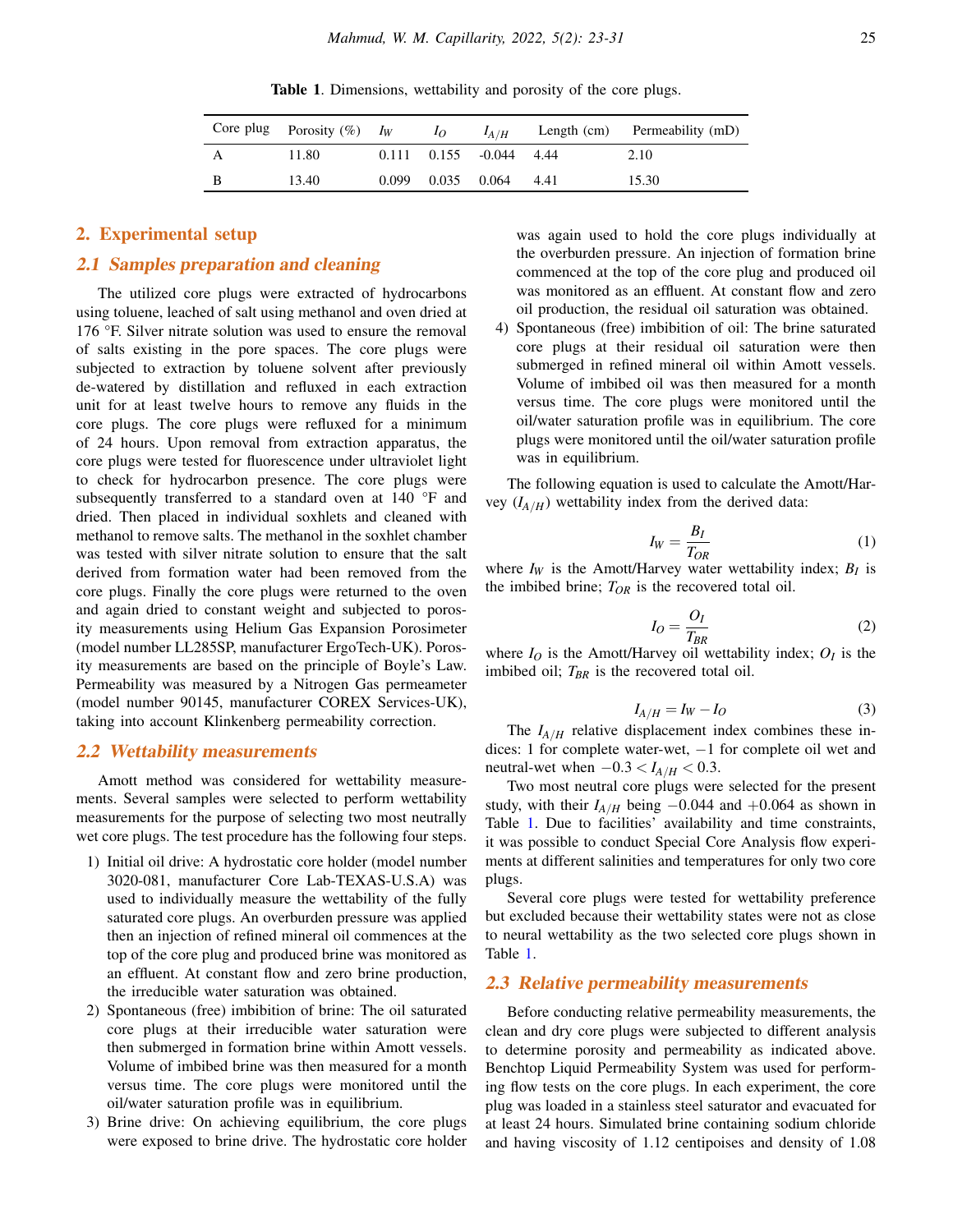gm/cc was introduced at constant flow rate of 1 cc/min. The brine was injected at the desired salinity and temperature followed by pressurization to 2,500 psig to assist penetration. Typically, LSW refers to cases where salinity is below 10,000 ppm; however, salinities of 65,000, 115,000 and 165,000 ppm were considered. Sandstone formation salinity from which the core plugs were extracted is 220,000 ppm. Therefore, 65,000, 115,000 and 165,000 ppm salinities were selected and utilized to investigate the potential benefits of flooding brine at lower salinities into the formation from which the core plugs were extracted. Complete saturation was secured by gravimetric checks. The saturated core plugs were confined at 2,500 psig net-overburden pressure in the hydrostatic core holder. Refined mineral oil having density of 0.76 gm/cc and viscosity of 1.87 centipoises at 77 °F temperature was then flooded into each core plug from the top. Water production was monitored as it exits the effluent of the core plug. Oil permeability was measured at constant flow and the effluent was brine free. On completion of oil permeability measurements, the core plug was situated in the hydrostatic core holder under overburden pressure. The same brine was flooded at the required temperature and constant flow rate at the top of the core plug utilizing high performance liquid chromatography pump. Differential and confining pressures, produced volumes and time were all recorded. At water cut of 99.98%, brine injection was terminated. Water permeability was measured as oil production ended and the experiment was completed. Jones and Roszelle (1978) calculation principle technique was built in Sendra® Software (Sendra, 2013) and utilized to calculate relative permeability using obtained total volume, oil volume and time. Sendra, which is one-dimensional two-phase black-oil software, was utilized to analyze and plot relative permeability experiments. Data measured from experiments are inserted into the software to construct water-oil relative permeability curves that are always smooth because of the technique employed by the software. The software employs water flooding technique in which oil relative permeability at irreducible water saturations was used to normalize water relative permeability curves. The software is a coreflood simulator with a fully implicit two-phase core flow simulator designed to simulate and verify Special Core Analysis experiments. It can be used for both imbibition and drainage processes, for oil-water, gas-oil or gas-water experiments. Sendra utilizes two relative permeability data sets; the initial wettability and the final wetting established at the end of smart water injection. Furthermore Sendra contains a graphical tool used to plot results and compare a variety of flow properties.

The following equation was used to calculate residual oil saturation *Sor*:

$$
S_{or} = \frac{V_p - S_{wi}V_p + V_o}{V_p} \tag{4}
$$

where  $V_p$  is the core plug pore volume,  $S_{wi}$  is water saturation remaining inside the core plug and  $V<sub>o</sub>$  is the total oil volume out of core.

The cleaning process described above is then repeated for the upcoming salinity concentration and temperature for each core plug.



<span id="page-3-0"></span>Fig. 1. Relative permeability curves of oil and water for core plug A at flooded water salinities of 65,000, 115,000 and 165,000 ppm.

#### 3. Results and discussion

#### 3.1 Effect of salinity variation

To relate the interfacial behaviors to oil and water dynamic flow in reservoir rocks, relative permeability curves using core flooding tests were established. Representative reservoir water salinities of 65,000, 115,000 and 165,000 ppm were utilized. Fig. [1](#page-3-0) shows relative permeability curves of oil and water as a function of water saturation for core plug A at 77 °F temperature. Residual oil saturations obtained were 15.92%, 24.88% and 31.79%, respectively. Decrease in flooded brine salinity has opposite effect on water and oil relative permeability curves. Oil relative permeability increases at a given saturation and water relative permeability decreases at a given saturation. Thus, Fig. [1](#page-3-0) shows that a decrease in brine salinity can reduce water relative permeability and improve oil relative permeability due to wettability alteration from neutral-wet to water-wet conditions. Concurrently, an increase in brine salinity leads to less favorite wetting condition which causes breakup to oil phase continuity, rapid decrease in oil relative permeability and oil trapping. As flooded brine salinity drops, the core plug wettability shifts to water-wet conditions. The shift is likely due to change in contact angle and MIE (Lager et al., 2008b). MIE releases organic compounds, positively and negatively charged, during LSW. Moreover, LSW may enhance double-layer expansion releasing from the rock surface oilbearing divalent ions (Yousef et al., 2011). Wetting alteration in neutral-wet pores to preferentially water-wet condition by LSW can also be influenced by surface chemistry mechanisms such as cation exchange. Fig. [1](#page-3-0) implies that the 65,000 ppm salinity brine lowered the Interfacial Tension (IFT) between oil and injected brine more than the 115,000 ppm salinity brine. This leads to more favorite water wetting condition than the neutral wetting conditions. Higher capillary number is achieved and improved oil recovery. Brine with lowest salinity also generates the highest interfacial viscoelasticity at water oil interface that prevents or slows the breakage of oil ganglia (Wei et al., 2018). Clay dispersion, which is usually induced by low-salinity brine, is not a contributing factor towards wettability shift because, as previously indicated, the core plugs were thoroughly cleaned and dried before conducting the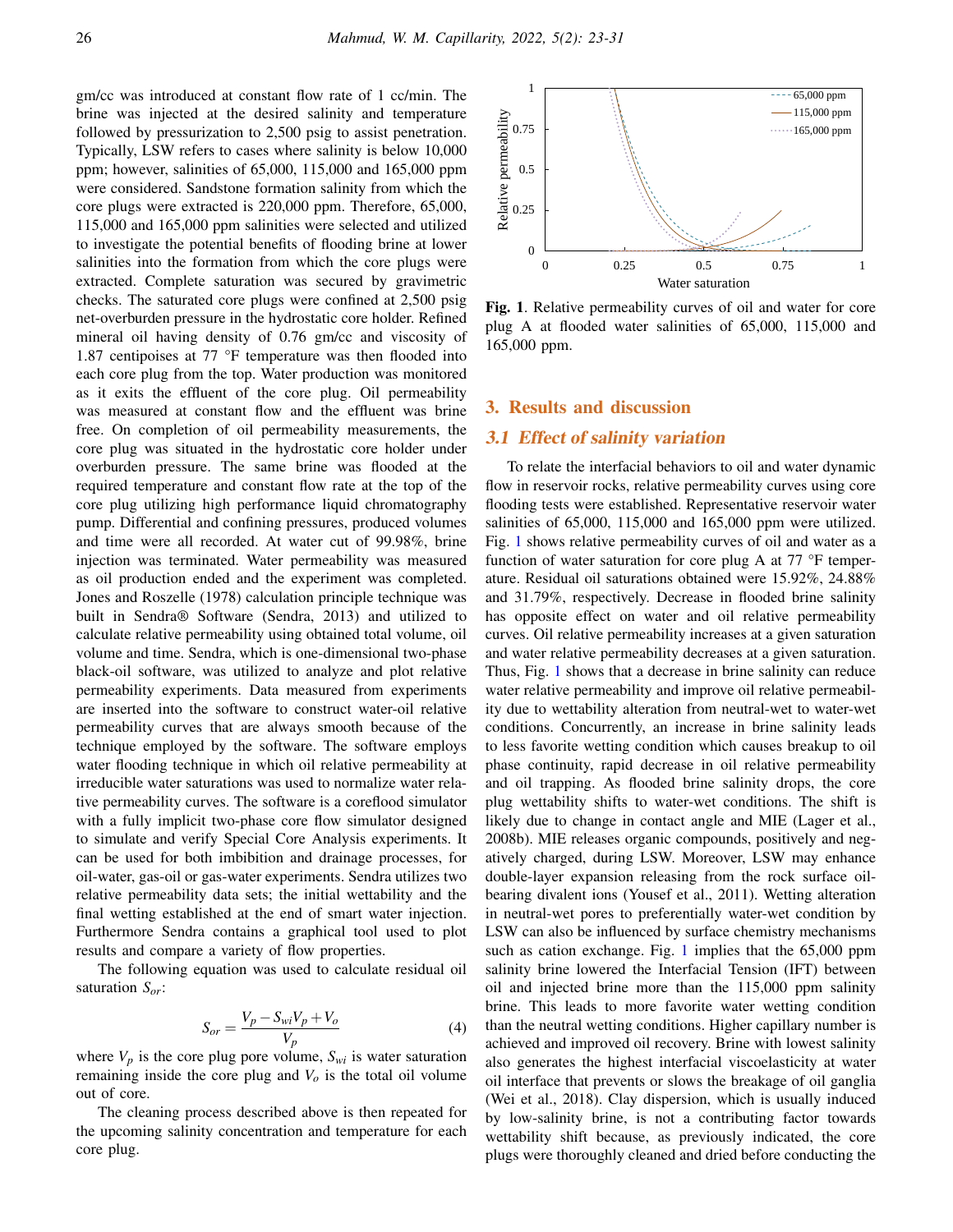experiments. Fig. [1](#page-3-0) shows low water effective permeability and therefore more tendency towards water-wet as flooded brine salinity decreases. Overall, as the core plugs are neutral-wet, no capillary pressure exists on the intermediate-wet surface strata, and the seepage of oil and water phases in the pores are free from the influence of capillary forces. Thus, snap-off displacement mechanism is suppressed and frontal invasion of pores and connecting throats displacement takes place (Mahmud, 2017). The flooded brine evenly displaces oil from small and large pores and throats maintaining interconnected oil blobs leading to high oil mobility and sweep efficiency. This, in turn, results in rapid reconnection and oil coalescence of large oil clusters and an increase in oil relative permeability. Moreover, different sizes of pores and throats of neutral wettability core plugs lead to oil columns of different sizes being present in stationary state. Wettability hysteresis still takes place during waterflooding, however, Jamin effect is less than the case for strong oil-wet or strong water-wet core plugs. Therefore, macroscopic displacement efficiency and sweep efficiency of water are promoted resulting in improved oil recovery.

As the saturation of flooded water increases and oil is produced, the number of oil filled pores decreases leading to decreasing oil relative permeability. At the end of waterflooding, the remaining oil is completely trapped and oil relative permeability drops to zero. The equal-permeability point or the crossover point between water and oil relative permeability curves shifts to the right as LSW altered the wetting condition of the core plug from neutral-wet to weak water-wet state. The shift in relative permeability curves is proportional to low-salinity brine. Recent studies by Ben Mahmud et al. (2020) and Li and Hou (2019) and another study by Sufi et al. (1982) concluded decreasing injected brine salinity shifts wettability from originally oil-wet to completely water-wet. From Fig. [1,](#page-3-0) the end-point water relative permeability slightly decreased from 25.00% by the end of higher salinity injected brine of 165,000 ppm to 24.89% and 14.35% by the end of lower salinity injected brines of 115,000 and 65,000 ppm, respectively. Identical end-point water relative permeability observations have been reported by Shehata et al. (2016).

Fig. [2](#page-4-0) shows relative permeability curves of oil and water for core plug B that was also flooded by brines of 65,000, 115,000 and 165,000 ppm salinities at 77 °F temperature. LSW clearly shifted the relative permeability curves. Water relative permeability decreased and oil relative permeability increased. Consistent trend has recently been noted by Chaabi et al. (2021). A shift in residual oil saturation by LSW as residual oil saturations were 8.75%, 11.11% and 14.05% after the core plug was flooded by brines with salinities of 65,000, 115,000 and 16,500 ppm, respectively. Oil relative permeability was higher as the core plug was flooded by water salinity of 65,000 ppm than oil relative permeability when brine salinity of 115,000 ppm was flooded into the core plug. Water relative permeability, on the contrary, was lower as the core plug was flooded by brine salinity of 65,000 ppm than water relative permeability as 115,000 ppm brine salinity was flooded into the core plug. The shift in wettability, from neutral-wet to water wet, is more evident in core plug B, Fig. [2,](#page-4-0) than core



<span id="page-4-0"></span>Fig. 2. Relative permeability curves of oil and water for core plug B at flooded water salinities of 65,000, 115,000 and 165,000 ppm.

plug A, Fig. [1.](#page-3-0) This indicates the complex geometry of the throats and pores systems in sandstone (Mahmud, 2022). The effect salinity variation on altering wettability characteristics of the core plugs and lowering the oil-water IFT is evident from Figs. [1](#page-3-0) and [2.](#page-4-0) During the present injection experiments into the core plugs of various salinity brines, no evidence of reactions between flooded brine and minerals native to the core plugs. Although the interfacial tension was not measured, low salinity brine is known to reduce IFT between water and oil that in turn alters the rock's wettability from neutral to preferentially water-wet. From Fig. [2,](#page-4-0) water relative permeability end-point decreased from 65.61% by the end of higher salinity injected brine of 165,000 ppm to 52.24% and 19.49% by the end of lower salinity injected brines of 115,000 and 65,000 ppm, respectively.

#### 3.2 Effect of temperature variation

Figs. [3](#page-5-0) and [4](#page-5-1) show relative permeability curves of oil and water as a function of water saturation of core plugs A and B after being waterflooded by 115,000 ppm brine salinity at temperatures of 77, 105 and 160 °F. From Figs. [3](#page-5-0) and [4,](#page-5-1) water relative permeability decreases with increasing temperature at a given saturation. However, temperature increase has little effect on oil relative permeability at a given saturation. Table [2](#page-5-2) shows how temperature increase has clearly decreased residual oil saturation for core plug A and slightly decreased the residual oil saturation for core plug B. This observation is partly consistent with those of Sufi et al. (1982) who reported temperature effect, at similar temperature range to the present study, on oil and water relative permeability curves and residual oil saturation in unconsolidated clean sand. Their findings suggest temperature variation did not affect water and oil relative permeability curves, however, residual oil saturation decreased as temperature increased. From Fig. [3,](#page-5-0) as temperature increases from  $77$  to  $160^\circ$ F, oil relative permeability remains somewhat unchanged and water relative permeability decreased. Residual oil saturation also decreased from 24.88% at 77 °F to 18.50% at 160 °F as shown in Table [2.](#page-5-2) From Fig. [4,](#page-5-1) oil relative permeability also remained somewhat unchanged and water relative permeability decreased at a given saturation. From Table [2,](#page-5-2) as temperature increased from 77 to 160 °F, residual oil saturation decreased from 11.11% to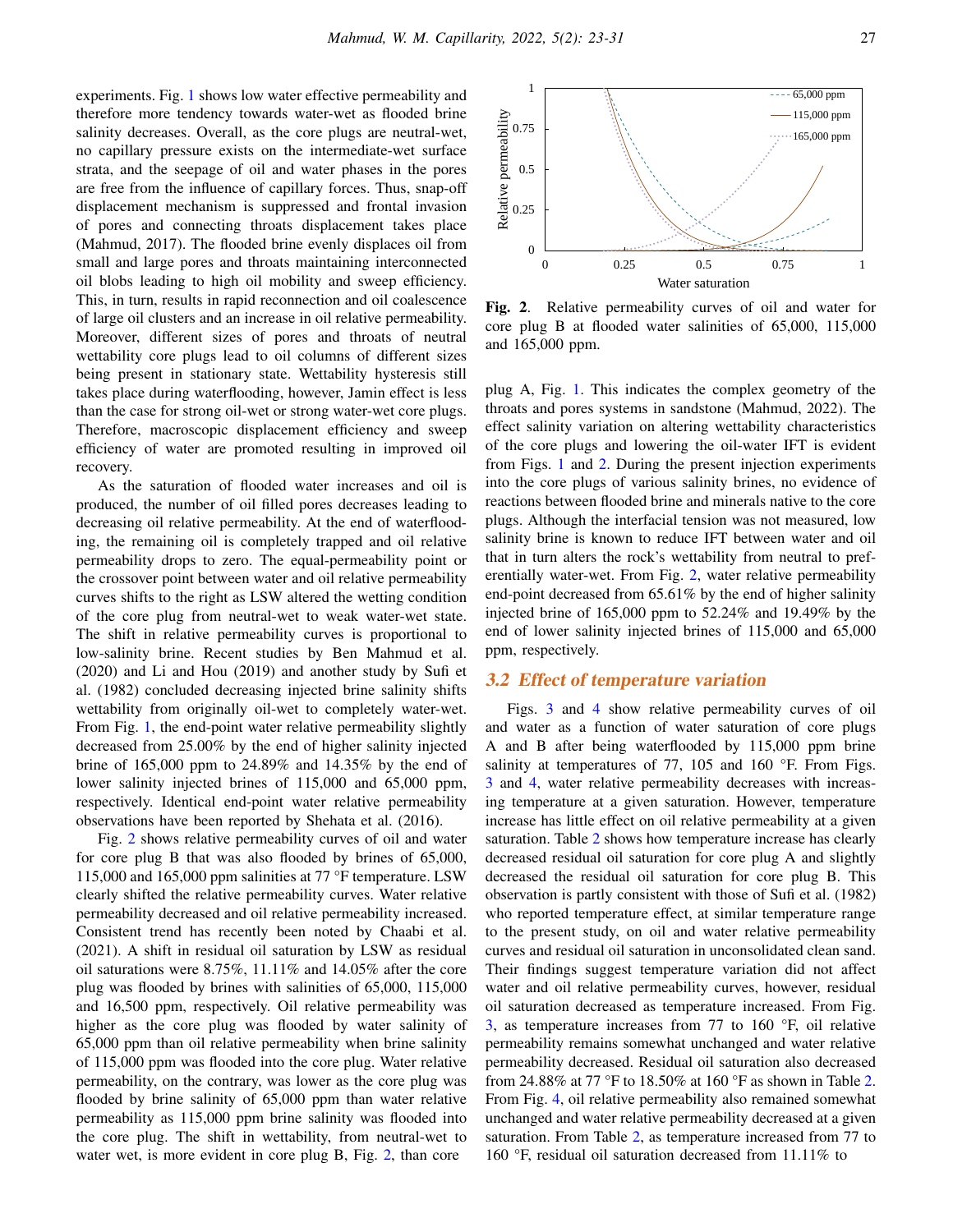

<span id="page-5-0"></span>Fig. 3. Oil and water relative permeability curves of core plugs A at flooded water salinity of 115,000 ppm and temperatures of 77, 105 and 160 °F.



<span id="page-5-1"></span>Fig. 4. Oil and water relative permeability curves of core plugs B at flooded water salinity of 115,000 ppm and temperatures of 77, 105 and 160 °F.

Table 2. Residual oil saturation of core plugs at different temperatures.

<span id="page-5-2"></span>

|           |       | $S_{or}$ (%)     |          |
|-----------|-------|------------------|----------|
| Core plug |       | 77 (°F) 105 (°F) | 160 (°F) |
|           | 24.88 | 17.20            | 18.50    |
| R         | 11.11 | 10.01            | 9.21     |

9.21%, respectively.

In Figs. [3](#page-5-0) and [4,](#page-5-1) the equal-permeability point slightly shifts to higher water saturation as temperature increases indicating limited shift in wettability towards water-wet. In general, it can be deduced that an increase in temperature makes oil flow faster than water. This indicates that temperature increase in sandstone increases its water wetness. Temperature increase reduces oil viscosity and increases flow mobility and capability of oil leading to reduction in residual oil saturation. Liang et al. (2021) reported similar observations in a recent experiential study. It is possible to experimentally conclude that elevated temperature only minimally affect oil relative permeability. However, notable reduction was observed in residual oil saturation for neutral-wet sandstone within the temperature range of the present study. The neutral-wettability status of both core

plugs was altered towards water-wet as flooded brine temperature increased. Water relative permeability curves deviated to the right as temperature increased. Factors affecting water and oil relative permeability curves as temperature increases include molecules adsorption and desorption, thermal expansion of fluid and rock particles and oil viscosity alteration. As the highest temperature applied in the present study is 160 °F, triggering molecules adsorption and desorption and thermal expansion of fluid and rock particles were probably unachievable. As mentioned above, higher temperatures should have been considered but equipment utilized for the experiments could only tolerate temperature up to 160 °F. However, it can be confirmed that as temperature elevated from 77 to 160 °F, residual oil saturation decreased by up to 25.64%. Decrease in residual oil saturation is a result to the decreased in oil viscosity as the temperature of flooded brine increased from 77 to 160 °F. This, in turn, improved oil mobility and overall sweep efficiency. Temperature displacement also affects interfacial energies between fluids and solid interfaces, thus, contact angle change and wettability alteration towards water-wetness. Relative permeability curves deviate to the right as temperature increases and relative permeability to water decreases apparently and relative permeability to oil increases. The equal-permeability point shifts to the right with temperature. Figs. [1-](#page-3-0)[4](#page-5-1) confirm that wetting parameters obtained at the core-scale affects saturation functions and relative permeability and other flow properties (Zou and Sun, 2020).

#### 4. Conclusions

Several laboratory experiments were performed to study the impact of LSW and temperature on oil and water relative permeability curves and residual oil saturation in neutralwet sandstone. Brine concentrations of 65,000, 115,000 and 165,000 ppm were utilized and temperatures ranging from 77 to 160 °F were applied. Several factors that have previously been reported to be affected by LSW, such as fine migration and surface roughening due to clay swelling, were eliminated. The following observations and conclusions are made:

- Relative permeability curves of both oil and water shift to the right with decreasing flooded water salinity because rock wettability shifts towards water-wet condition.
- As salinity decreases, water relative permeability decreases and oil relative permeability increases, however, the increase ratio of oil is less than that of water. Moreover, equal-permeability point deviates to the right. Overall oil and water relative permeability curves also deviate to the right as salinity decreases.
- Flow mobility of oil improves and residual oil saturation decreases as flooded brine salinity decreases.
- Injecting brine with lower salinity alters the wettability conditions of sandstone from neutral to water-wet which is more favorite for higher oil relative permeability, reduced residual oil saturation and higher ultimate oil recovery than neutral-wet.
- Temperature elevation leads to decrease in residual oil saturation because oil mobility improves and water rel-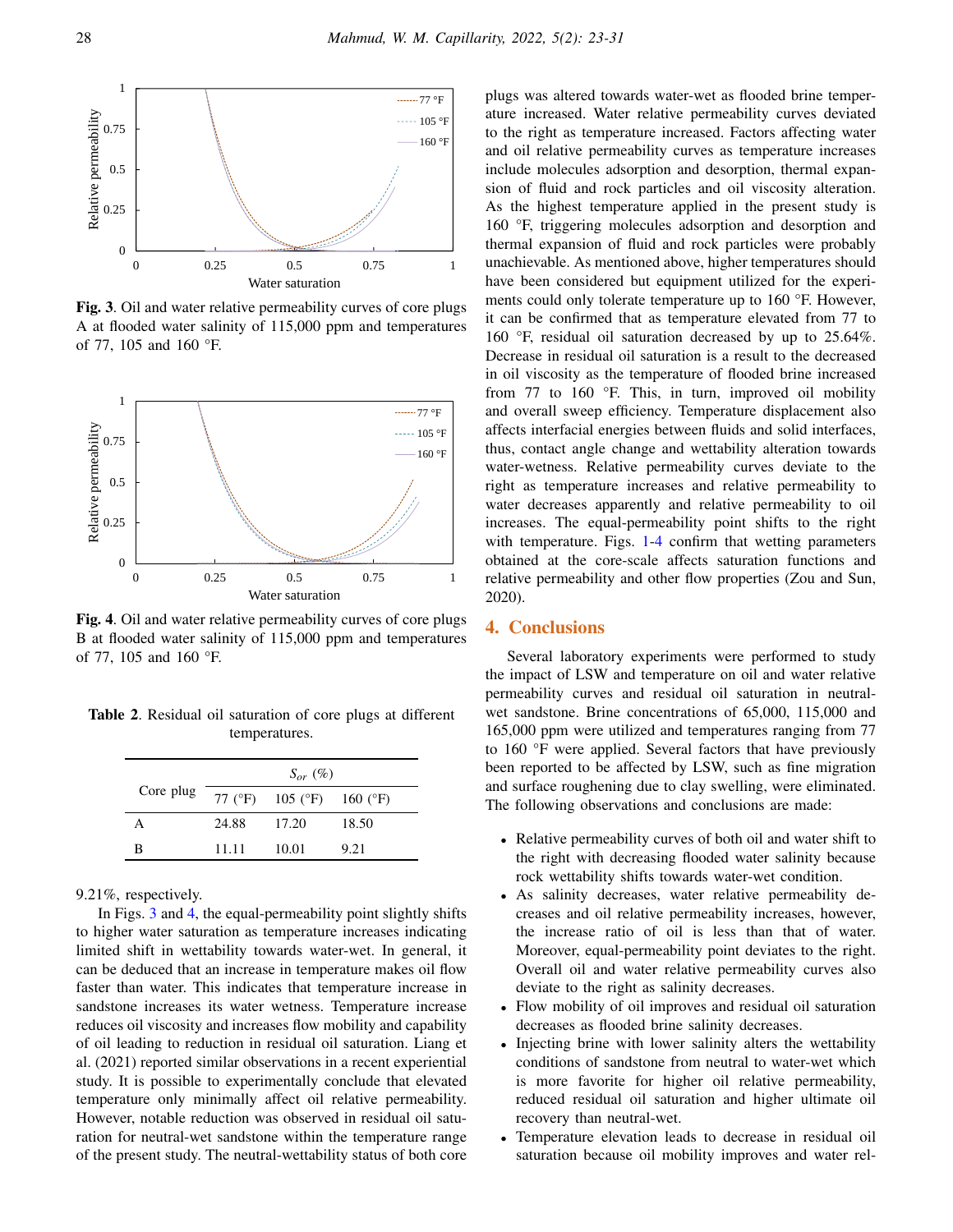ative permeability decreases. Moreover, as temperature increases, oil viscosity decreases and the mobility ratio of water to oil decreases.

• Equal-permeability point and oil and water relative permeability curves shift to the right as temperature increases indicating shift in wettability from neutral to water-wet.

#### Conflict of interest

The author declares no competing interest.

Open Access This article is distributed under the terms and conditions of the Creative Commons Attribution (CC BY-NC-ND) license, which permits unrestricted use, distribution, and reproduction in any medium, provided the original work is properly cited.

#### References

- Agbalaka, C. Review and experimental studies to evaluate the impact of salinity and wettability on oil recovery efficiency. Fairbanks, Alaska, University of Alaska Fairbanks, 2006.
- Agbalaka, C. C., Dandekar, A. Y., Patil, S. L., et al. Coreflooding studies to evaluate the impact of salinity and wettability on oil recovery efficiency. Transport in Porous Media, 2008, 76(1): 77-94.
- Aladasani, A., Bai, B., Wu, Y.-S., et al. Studying low-salinity waterflooding wecovery effects in sandstone reservoirs. Journal of Petroleum Science and Engineering, 2014, 120: 39-51.
- Alotaibi, M. B., Nasralla, R. A., Naser-El-Din, H. A. Wettability studies using low-salinity water in sandstone reservoirs. SPE Reservoir Evaluation and Engineering, 2011, 14(6): 713-725.
- Al-Saedi, H. N., Al-Jaberi, S. K., Flori, R. E., et al. Novel insights into low salinity water flooding enhanced oil recovery in sandstone: The role of calcite. Paper SPE 200444 Presented at SPE Improved Oil Recovery Conference, Tulsa, Oklahoma, 31 August-4 September, 2020.
- Al-Sarihi, A., Zeinijahromi, A., Genolet, L., et al. Fines migration as an EOR method during low salinity waterflooding. Paper SPE 192070 Presented at SPE Asia Pacific Oil and Gas Conference and Exhibition, Brisbane, Australia, 23- 25 October, 2018.
- Amirian, T., Haghighi, M., Mostaghimi, P. Pore scale visualization of low salinity water flooding as an enhanced oil recovery method. Energy & Fuels, 2017, 31(12): 13133- 13143.
- Ashraf, A., Hadia, N., Torsater, N., et al. Laboratory investigation of low salinity waterflooding as secondary recovery process: Effect of wettability. Paper SPE 129012 Presented at SPE Oil and Gas India Conference and Exhibition, Mumbai, India, 20-22 January, 2010.
- Ben Mahmud, H., Arumugam, S., Mahmud, W. M. Potential of low-salinity waterflooding technology to improve oil recovery, in Enhanced Oil Recovery Processes-New Technologies, edited by A. Samsuri, IntechOpen, Vienna, 2019.
- Ben Mahmud, H., Mahmud, W. M., Arumugam, S. Numerical investigation of optimum lons concentration in low salin-

ity waterflooding. Advances in Geo-Energy Research, 2020, 4(3): 271-285.

- Bernard, G. G. Effect of floodwater salinity on recovery of oil from cores containing clays. Paper SPE 1725 Presented at SPE California Regional Meeting of SPE, Los Angeles, California, 26-27 October, 1967.
- Buckley, J. S., Liu, Y., Monsterleet, S. Mechanisms of wetting alteration by crude oils. SPE Journal, 1998, 3(1): 54-61.
- Chaabi, O., Al Kobaisi, M., Haroun, M. Quantifying the low salinity waterflooding effect. Energies, 2021, 14(7): 1979.
- Fjelde, I., Asen, S. M., Omekeh, A. Low salinity water flooding experiments and interpretation by simulations. Paper SPE 154142 Presented at SPE Improved Oil Recovery Symposium, Tulsa, Oklahoma, 14-18 April, 2012.
- Fredriksen, S. B., Rognmo, A. U., Sandengen, K., et al. Wettability effects on osmosis as an oil-mobilization mechanism during low-salinity waterflooding. Petrophysics, 2017, 58(1): 28-35.
- Hadia, N. J., Hansen, T., Tweheyo, M. T., et al. Influence of crude oil components on recovery by high and low salinity waterflooding. Energy & Fuels, 2012, 26(7): 4328-4335.
- Hadia, N. J., Lehne, H. H., Kumar, K. G., et al. Laboratory investigation of low salinity waterflooding on reservoir rock samples from the Frøy field. Paper SPE 141114 Presented at SPE Middle East Oil and Gas Show and Conference, Manama, Bahrain, 25-28 September, 2011.
- Jones, S. C., Roszelle, W. O. Graphical techniques for determining relative permeability from displacement experiments. Journal of Petroleum Technology, 1978, 30(5): 807-817.
- Kulathu, S., Dandekar, A. Y., Patil, S., et al. Low salinity cyclic waterfloods for enhanced oil recovery on Alaska north slope. Paper SPE 165812 Presented at SPE Asia Pacific Oil and Gas Conference and Exhibition, Jakarta, Indonesia, 22-24 October, 2013.
- Lager, A., Webb, K. J., Black, C. J. J., et al. Low salinity sil recovery-an experimental investigation1. Petrophysics, 2008a, 49(1): 28-35.
- Lager, A., Webb, K. J., Collins, I. R., et al. LoSal enhanced oil recovery: Evidence of enhanced oil recovery at the reservoir scale. Paper SPE 113976 Presented at SPE Symposium on Improved Oil Recovery, Tulsa, Oklahoma, 20-23 April, 2008b.
- Li, S., Hou, S. A brief review of the correlation between electrical properties and wetting behaviour in porous media. Capillarity, 2019, 2(3): 53-56.
- Liang, Y., Lai, F., Dai, Y., et al. An experimental study of imbibition process and fluid distribution in tight oil reservoir under different pressures and temperatures. Capillarity, 2021, 4(4): 66-75.
- Ligthelm, D. J., Gronsveld, J., Hofman, J., et al. Novel waterflooding strategy by manipulation of injection brine composition. Paper SPE 119835 Presented at EU-ROPEC/EAGE Conference and Exhibition, Amsterdam, The Netherlands, 8-11 June, 2009.
- Mahmud, W. M. Effect of network topology on relative permeability; network model and experimental approaches.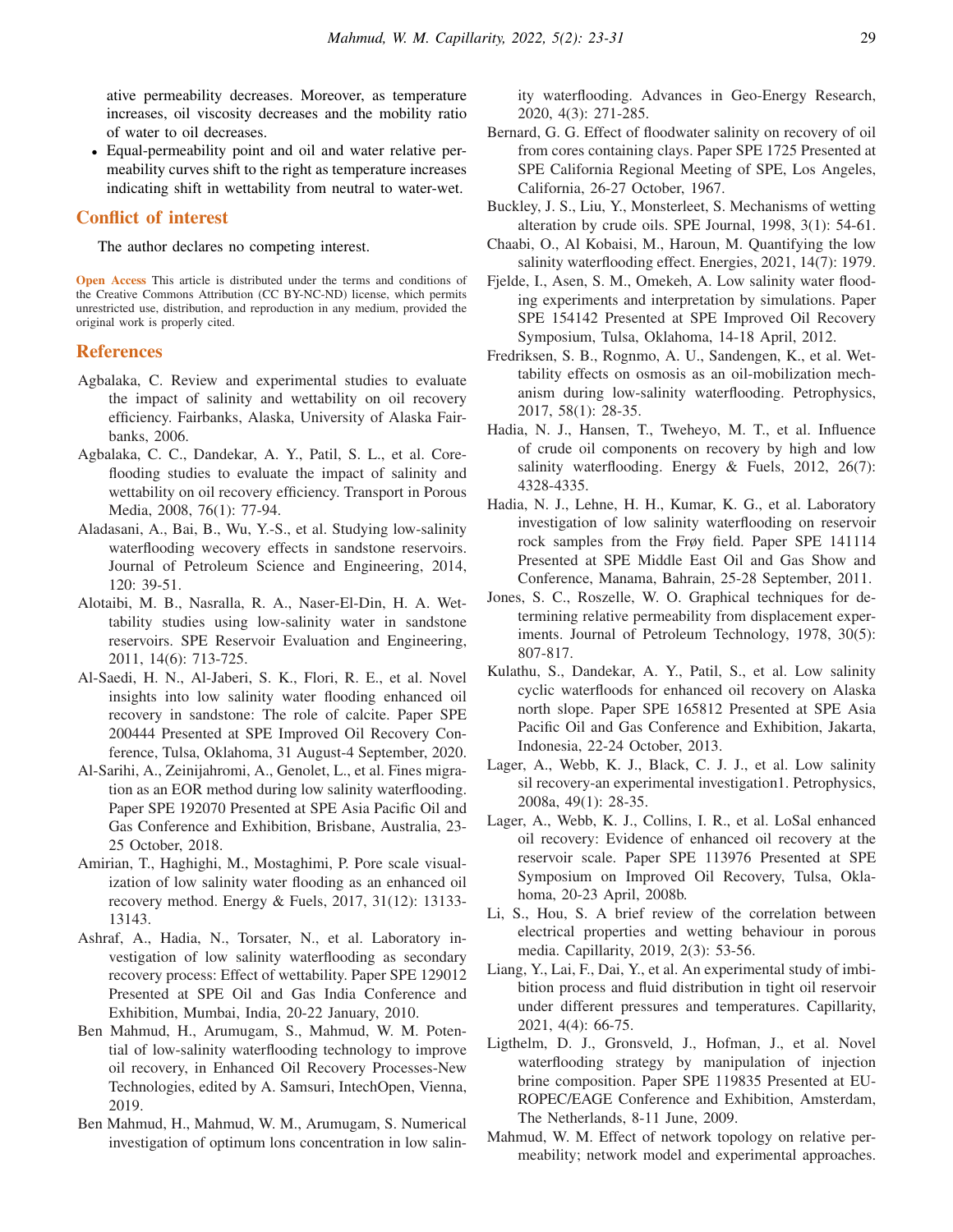International Journal of Oil, Gas and Coal Engineering, 2017, 5(5): 90-96.

- Mahmud, W. M. Rate-controlled mercury injection experiments to characterize pore space geometry of berea sandstone. Paper Presented at 35<sup>th</sup> International Symposium of the Society of Core Analysts, Austin, Texas, 19-22 September, 2022.
- Marhaendrajana, T., Ridwan, M. G., Kamil, M. I., et al. Wettability alteration induced by surface roughening during low salinity waterflooding. Journal of Engineering and Technological Sciences, 2018, 50(5): 635-649.
- McGuire, P. L., Chatham, J. R., Paskvan, F. K., et al. Low salinity oil recovery: An exciting new EOR opportunity for Alaska's north slope. Paper SPE 93903 Presented at SPE Western Regional Meeting, Irvine, California, 29-31 January, 2005.
- Morrow, N., Robinson, C., Loahardjo, N., et al. Improved oil recovery by waterflooding and spontaneous imbibition. Paper SPE 129421 Presented at SPE EORI TAB Meeting, 20-21 April, 2011.
- Morrow, N. R., Tang, G. Q., Valat, M., et al. Prospects of improved oil recovery related to wettability and brine composition. Journal of Petroleum Science and Engineering, 1998, 20(3-4): 267-276.
- Mugele, F., Siretanu, I., Kumar, N., et al. Insights from ion adsorption and contact-angle alteration at mineral surfaces for low-salinity waterflooding. SPE Journal, 2016, 21(4): 1204-1213.
- Patil, S. B., Dandekar, A. Y., Patil, S., et al. Low salinity brine injection for EOR on Alaska north slope (ANS). Paper Presented at International Petroleum Technology Conference, Kuala Lumpur, Malaysia, 3-5 December, 2008.
- Piñerez, T. I. D., Puntervold, T., Strand, S., et al. Experimental study of the response time of the low-salinity enhanced oil recovery effect during secondary and tertiary lowsalinity waterflooding. Energy & Fuels, 2016, 30(6): 4733-4739.
- Rezaeidoust, A., Puntervold, T., Strand, S., et al. Smart water as wettability modifier in carbonate and sandstone: A discussion of similarities/differences in the chemical mechanisms. Energy & Fuels, 2009, 23(9): 4479-4485.
- Rivet, S. M., Lake, L. W., Gary, A. P. A coreflood investigation of low-salinity enhanced oil recovery. Paper SPE 134297 Presented at SPE Annual Technical Conference and Exhibition, Florence, Italy, 20-22 September, 2010.
- Sandengen, K., Arntzen, O. J. Osmosis during low salinity water flooding. Paper Presented at IOR 17<sup>th</sup> European Symposium on Improved Oil Recovery, Saint Petersburg, Russia, 16-18 April, 2013.
- Sandengen, K., Kristoffersen, A., Melhuus, K., et al. Osmosis as mechanism for low-salinity enhanced oil recovery. SPE Journal, 2016, 21(4): 1227-1235.
- Sandengen, K., Tweheyo, M. T., Raphaug, M., et al. Experimental evidence of low salinity waterflooding yielding a more oil-wet behavior. Paper Presented at International Symposium of The Society of Core Analysts, Austin, Texas, 18-21 September, 2011.
- Seccombe, J. C., Lager, A., Webb, K. J., et al. Improving waterflood recovery: LoSalTM EOR field evaluation. Paper SPE 113480 Presented at SPE Symposium on Improved Oil Recovery, Tulsa, Oklahoma, 9-13 April, 2008.
- Sendra Software User Guide version, Weatherford Petroleum Consultants AS, 2013.
- Shehata, A. M., Kumar, H. T., Nasr-El-Din, H. A. New insights on relative permeability and initial water saturation effects during low-salinity waterflooding for sandstone reservoirs. Paper SPE 180874 Presented at SPE Trinidad and Tobago Section Energy Resources Conference, Port of Spain, Trinidad and Tobago, 13-15 June, 2016.
- Skauge, A., Fallah, S., McKay, E. Modeling of LPS linked polymer solutions. Paper Presented at 29th IEA Workshop and Symposium, Beijing, P. R. China, 3-5 November, 2008.
- Sorbie, K. S., Collins, I. R. A proposed pore-scale mechanism for how low salinity waterflooding works. Paper SPE 129833 Presented at SPE Improved Oil Recovery Symposium, Tulsa, Oklahoma, 24-28 April, 2010.
- Spildo, K., Johannessen, A. M., Skauge, A. Low salinity waterflood at reduced capillarity. Paper SPE 154236 Presented at SPE Improved Oil Recovery Symposium, Tulsa, Oklahoma, 14-18 April, 2012.
- Sufi, A. H., Ramey, H. J., Brigham, W. E. Temperature effects on relative permeabilities of oil-water systems. Paper SPE 11071 Presented at SPE Annual Technical Conference and Exhibition, New Orleans, Louisiana, 26- 29 September, 1982.
- Suijkerbuijk, B. M. J. M., Kuipers, H. P. C. E., Van Kruijsdijk, C. P. J. W., et al. The development of a workflow to improve predictive capability of low salinity response. Paper IPTC 17157 Presented at SPE International Petroleum Technology Conference, Beijing, P. R. China, 26-28 March, 2013.
- Tang, G. Q., Morrow, N. R. Salinity, temperature, oil composition, and oil recovery by waterflooding. Paper SPE 36680 Presented at SPE Annual Technical Conference, Anaheim, California, 6-10 January, 1997.
- Tang, G. Q., Morrow, N. R. Influence of brine composition and fines migration on crude oil/brine/rock interactions and oil recovery. Journal of Petroleum Science and Engineering, 1999, 24(2-4): 99-111.
- Vledder, P., Fonseca, J. C., Wells, T., et al. Low salinity water flooding: Proof of wettability alteration on a field wide scale. Paper SPE 129564 Presented at SPE Improved Recovery Symposium, Tulsa, Oklahoma, 24-28 April, 2010.
- Webb, K. J., Black, C. J. J., Al-Ajeel, H. Low salinity oil recovery-log-inject-log. Paper SPE 89379 Presented at SPE Symposium on Improved Oil Recovery, Tulsa, Oklahoma, 17-21 April, 2004.
- Wei, B., Zhang, X., Lu, L., et al. Re-defining the potentialdetermining-ions PDIs for low salinity effect LSE based on oil/brine/solid interfacial behaviors and oil water relative permeability. Paper SPE 191976 Presented at SPE Asia Pacific Oil and Gas Conference and Exhibition,